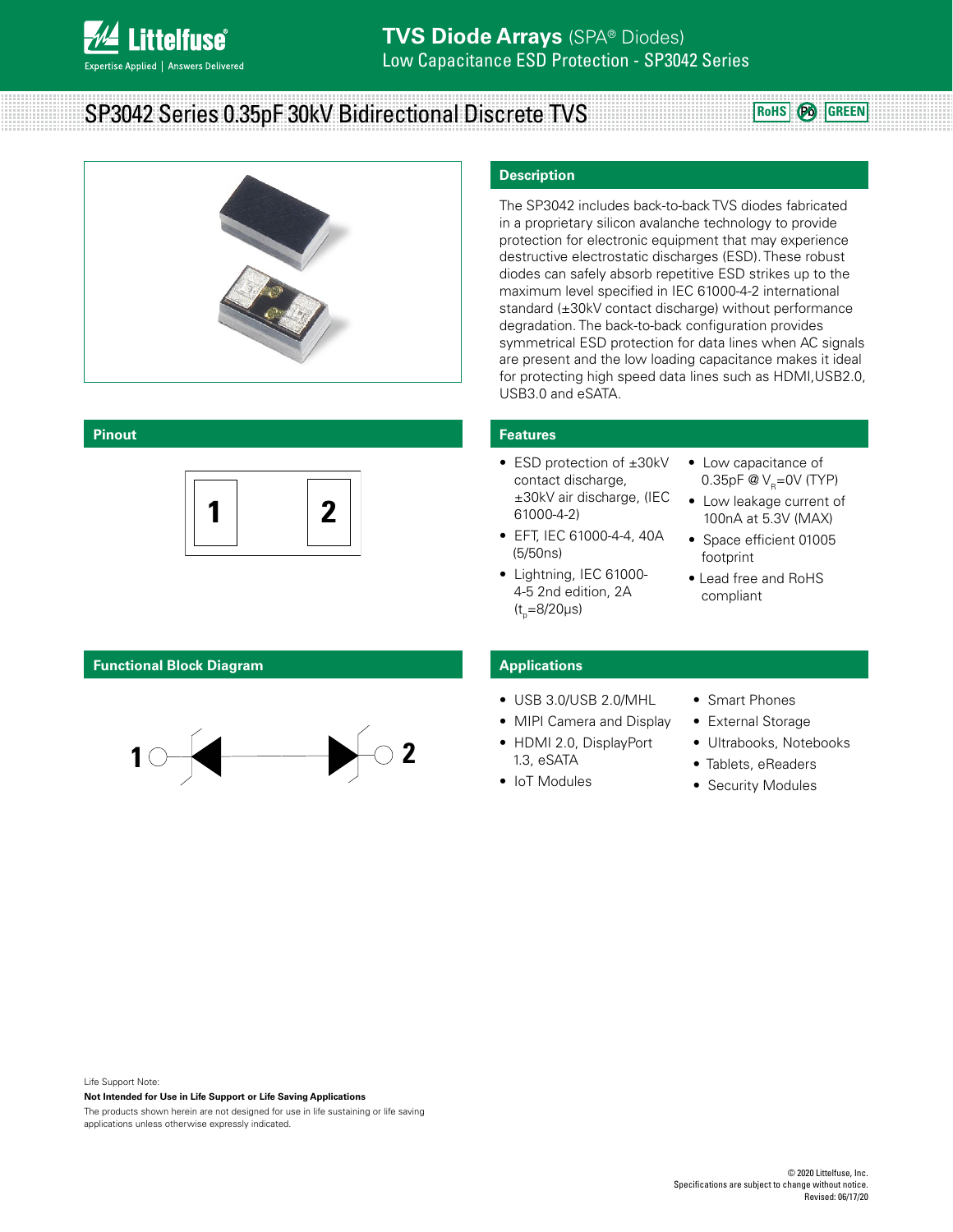| <b>Absolute Maximum Ratings</b> |                                       |              |              |  |  |  |
|---------------------------------|---------------------------------------|--------------|--------------|--|--|--|
| <b>Symbol</b>                   | <b>Parameter</b>                      | <b>Value</b> | <b>Units</b> |  |  |  |
| PK                              | Peak Pulse Power $(t_0=8/20\mu s)$    | 20           | W            |  |  |  |
| 'PP                             | Peak Current (t <sub>r</sub> =8/20µs) | 2.0          | Р            |  |  |  |
| ' OP                            | <b>Operating Temperature</b>          | -40 to 125   | $^{\circ}C$  |  |  |  |

**CAUTION:** Stresses above those listed in "Absolute Maximum Ratings" may cause permanent damage to the component. This is a stress only rating and operation of the component at these or any other conditions above those<br>ind

# **Electrical Characteristics (T<sub>op</sub>=25<sup>°</sup>C)**

| <b>Parameter</b>                   | <b>Symbol</b>               | <b>Test Conditions</b>                                     | <b>Min</b>               | <b>Typ</b>               | <b>Max</b>               | <b>Units</b> |
|------------------------------------|-----------------------------|------------------------------------------------------------|--------------------------|--------------------------|--------------------------|--------------|
| Reverse Standoff Voltage           | $V_{RWM}$                   |                                                            | $\overline{\phantom{a}}$ |                          | 5.3                      | V            |
| Breakdown Voltage                  | $V_{BR}$                    | $1_{\circ} = 1 \text{ mA}$                                 |                          | 7.8                      |                          | $\vee$       |
| Reverse Leakage Current            | $L$ EAK                     | $V_e = 5.3V$                                               |                          | $\overline{\phantom{a}}$ | 100                      | nA           |
| Clamp Voltage <sup>1</sup>         | $V_{c}$                     | $I_{\text{pp}} = 1 \text{A}$ , t <sub>n</sub> =8/20µs, Fwd |                          | 12.5                     |                          |              |
| Dynamic Resistance <sup>2</sup>    | $R_{DYN}$                   | TLP, tp=100ns, I/O to GND                                  | - 11                     | 0.5                      | $\overline{\phantom{a}}$ | $\Omega$     |
| ESD Withstand Voltage <sup>1</sup> |                             | IEC 61000-4-2 (Contact)                                    | ±30                      |                          |                          | kV           |
|                                    | $\mathsf{V}_{\texttt{ESD}}$ | IEC 61000-4-2 (Air)<br>±30                                 |                          | $\overline{\phantom{a}}$ | kV                       |              |
| Diode Capacitance <sup>1</sup>     | $C_{\rm D}$                 | Reverse Bias=0V                                            |                          | 0.35                     | 0.5                      | pF           |

**Note:**

**1.** Parameter is guaranteed by design and/or component characterization. **2.** Transmission Line Pulse (TLP) with 100ns width, 2ns rise time, and average window t1=70ns to t2= 90ns



# **Capacitance vs Reverse Bias**

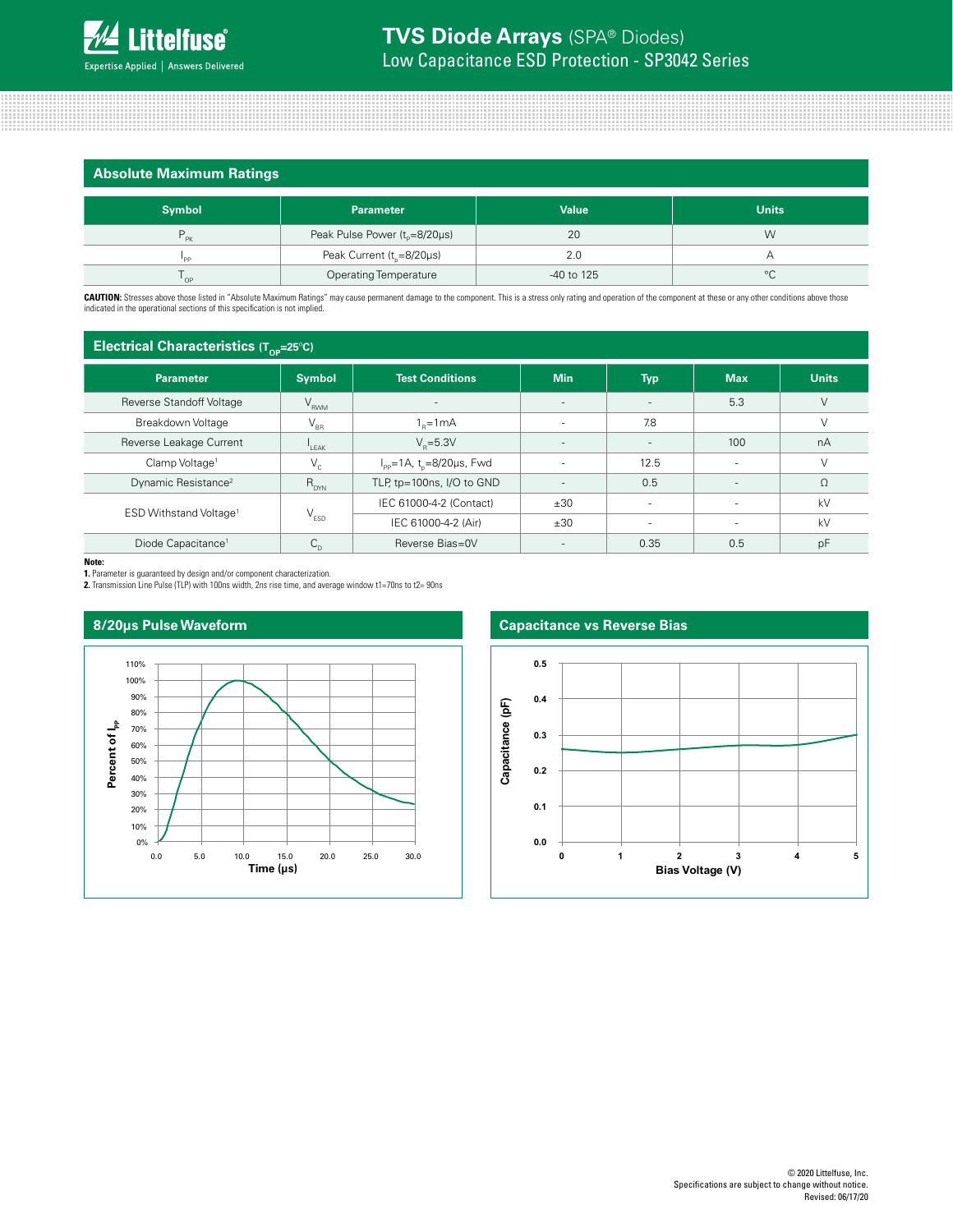

# **Soldering Parameters**

| <b>Reflow Condition</b>                                        | Pb - Free assembly |                                   |                              |                                                              |                                                                        |
|----------------------------------------------------------------|--------------------|-----------------------------------|------------------------------|--------------------------------------------------------------|------------------------------------------------------------------------|
| - Temperature Min $(T_{s(min)})$                               |                    |                                   |                              |                                                              |                                                                        |
| - Temperature Max $(T_{\text{simax}})$                         | $200^{\circ}$ C    |                                   |                              |                                                              |                                                                        |
| -Time (min to max) $(t)$                                       | $60 - 180$ secs    |                                   | T,                           |                                                              |                                                                        |
| Average ramp up rate (Liquidus) Temp (T <sub>1</sub> ) to peak | 3°C/second max     |                                   | $\textbf{T}_{\text{S(max)}}$ |                                                              |                                                                        |
| $T_{S(max)}$ to $T_{L}$ - Ramp-up Rate                         | 3°C/second max     |                                   |                              |                                                              | Ramp-d                                                                 |
| - Temperature (T.) (Liquidus)                                  | $217^{\circ}$ C    |                                   |                              |                                                              |                                                                        |
| - Temperature (t,)                                             | $60 - 150$ seconds |                                   |                              |                                                              |                                                                        |
| Peak Temperature (T <sub>a</sub> )                             | $260+0/5$ °C       |                                   |                              |                                                              |                                                                        |
| Time within 5°C of actual peak Temperature (t)                 | $20 - 40$ seconds  |                                   |                              | ← time to peak temperature                                   | Time                                                                   |
| <b>Ramp-down Rate</b>                                          |                    |                                   |                              |                                                              |                                                                        |
| Time 25°C to peak Temperature (T <sub>n</sub> )                | 8 minutes Max.     |                                   |                              |                                                              |                                                                        |
| Do not exceed                                                  | $260^{\circ}$ C    |                                   |                              |                                                              |                                                                        |
|                                                                |                    | $150^{\circ}$ C<br>6°C/second max |                              | $T_{P}$<br>Temperature<br>$\textbf{T}_{\text{S(min)}}$<br>25 | Ramp-up<br>Preheat<br><b>Draduat Characteristics of 0100E Elizabin</b> |





# **Product Characteristics of 01005 Flipchip**

| <b>Lead Plating</b>     | Sn              |
|-------------------------|-----------------|
| <b>Lead Material</b>    | Copper          |
| <b>Lead Coplanarity</b> | $6 \mu m$ (max) |
| Substrate material      | Silicon         |
| <b>Body Material</b>    | Silicon         |

**Notes :** 

**1.** All dimensions are in millimeters **2.** Dimensions include solder plating. **3.** Dimensions are exclusive of mold flash & metal burr.

| <b>Ordering Information</b> |                |                |                 |                                |              |                                |
|-----------------------------|----------------|----------------|-----------------|--------------------------------|--------------|--------------------------------|
| <b>Part Number</b>          | Package        | <b>Marking</b> | Min. Order Qty. | <b>Packaging Option</b>        | <b>P0/P1</b> | <b>Packaging Specification</b> |
| SP3042-01WTG                | 01005 Flipchip |                | 15000           | Tape & Reel - 8mm tape/7" reel | 4mm/2mm      | <b>EIA RS-481</b>              |